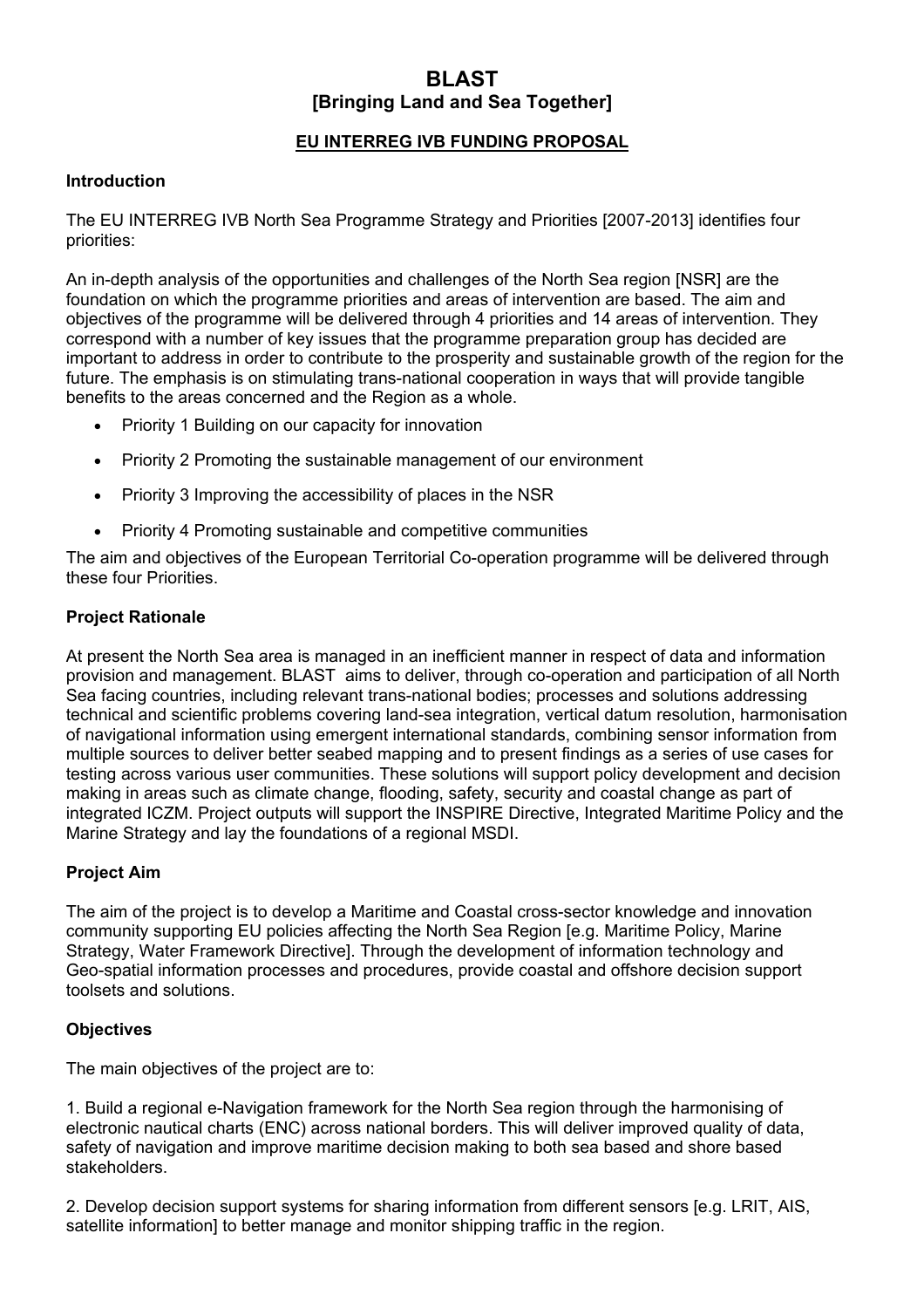3. Develop and demonstrate integrated land-sea data based on digital elevation models [DEM's] across national land and sea borders using multiple information sources and sensor platforms. Such models will provide harmonised datum across the North Sea, common reference systems, interoperable data specifications and pilot the use of the developing S-100 international geographic standard for hydrographic data.

4. Develop a North Sea Regional Marine Spatial Data Infrastructure [MSDI] framework embracing areas such as data capture and management, data interoperability, access to information, data sharing, exchange and dissemination to identified user communities through a co-operative regime. Provide the framework and reference material supporting the requirements of the International Hydrographic Organisation [IHO] MSDI Guide for Hydrographic Offices and the EU INSPIRE Directive.

5. Create a framework for innovation and decision support through case studies development for the North Sea area covering Flooding Visualization, Systems for Disaster Management and Response and Integrated Coastal Zone Management [ICZM].

6. Through instruments outlined in the EU Recommendation for ICZM and results from former North Sea based INTERREG projects [e.g. NorCoast and Forum Skagerrak], develop action and investment plans to mitigate coastal problems and risks by utilising the natural and human resources in the region.

7. Collate and assimilate all activities and results and provide Implementation Reference Documentation to EU stakeholders.

## **Proposed activities and expected outcomes**

1. Demonstrate North Sea Region cooperation sharing sensor information [e.g. LRIT, AIS, satellite information] using EU SafeSeaNet to better monitoring sea traffic in the region. Correlate information providing users with tools to detect abnormal situations in regional sea traffic.

Results: Development of an e-Navigation framework, services [e.g. harmonised data collection to identify vessel movements], tracking outside traditional VTS areas, exchange and integration of hydrographic, meteorological and navigational information for shore to shore and ship to shore users.

2. Evaluate new techniques in the capture of shallow water surveys & incorporate with terrestrial data along the littoral zone. Create harmonized vertical datum across land-sea interface; model crossborder transition between land and sea; create digital elevation models [DEM's] with coastal geology in three pilot areas; evaluate IHO S-100 hydrographic data standard for dissemination of results.

Results: Offshore elevation map, combined land – sea DEM's with integrated topographic model for pilot areas to a common reference datum. Capture new data in coastal zone [CZ] and validate for input to land-sea models. Provide written report on method audit, state of data, improvement plans and best practise for land-sea data interoperability and implementation reference material for stakeholders.

3. Develop framework for design and dissemination of CZ information as reference material to INSPIRE Thematic WG's; harmonise hydrographic data to IHO-Standards and future INSPIRE IR's. Develop North Sea MSDI framework. Develop procedures to test against INSPIRE Annex I-III themes.

Results: Provide test reports, MSDI framework concept for capture, management, access, sharing, exchange and dissemination to user communities of hydrographic/ marine data to ensure compliance with the EU Maritime Policy Directive, the EU Marine Policy and INSPIRE.

4. Create use frame for innovation and decision support on a situational/contingency basis where data are known, understood, are complex, chaotic or disorderly. Create and support pilot cases in themes such as flooding visualization, systems for disaster handling, ICZM and Innovation using GIS.

Results: Trans-national and cultural information handling organization for North Sea area for knowledge discovery and transfer; data mining for thematic action; testing pilot areas and delivery of GIS for innovation.